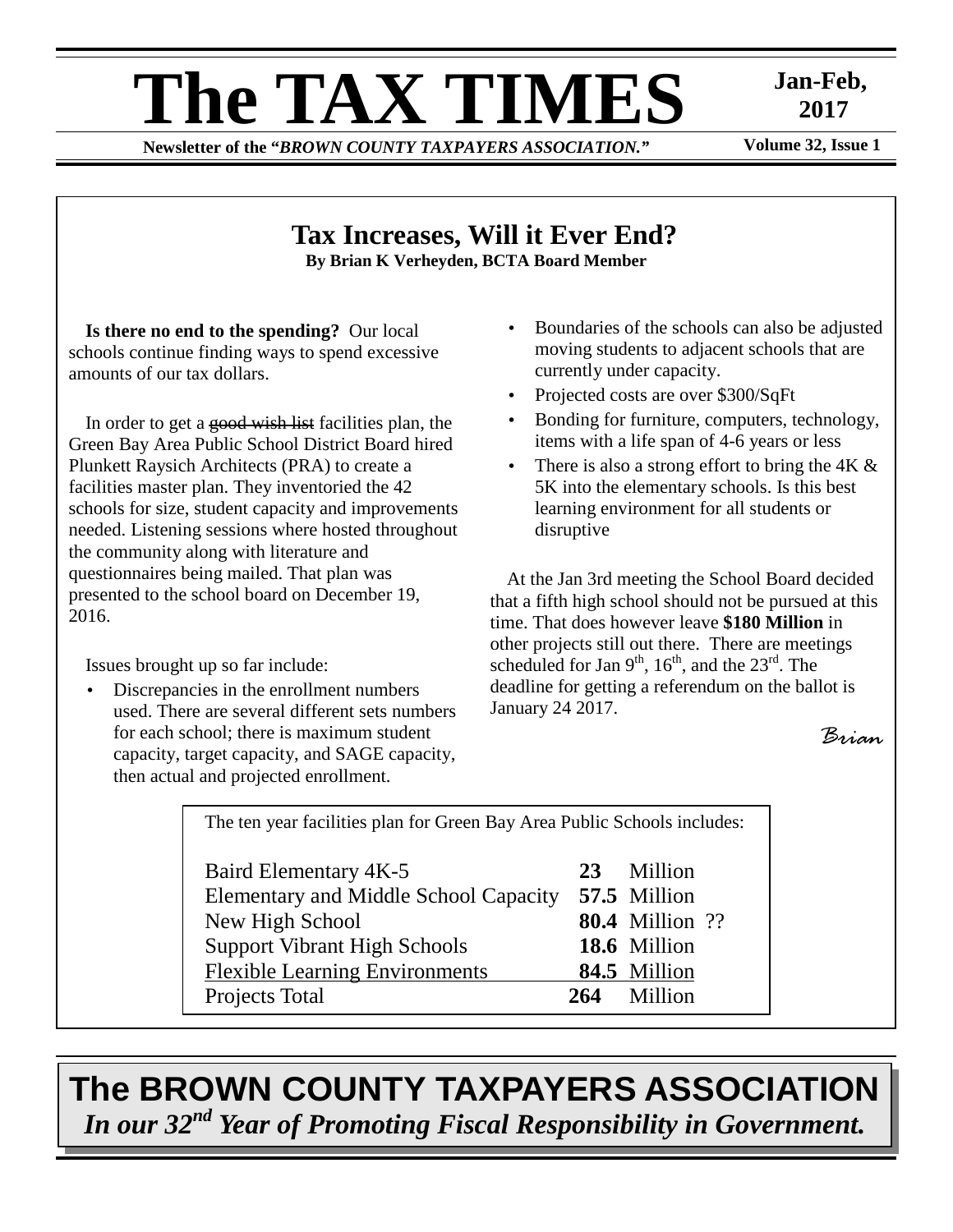## November Meeting Notes

The results of the November  $8<sup>th</sup>$  election were discussed. In general, the election results were very favorable to taxpayers. Both national and state elections produced majorities of fiscally conservative legislators.

Members commented that they were pleased to see increasing numbers of younger people taking active roles in campaigns.

Brown County Treasurer Paul Zeller reported that progress has been made regarding the requirements for publishing Class 3 legal notices. Certain notices can now be published once and then posted on the County's website, saving thousands of dollars for taxpayers and providing better service.

It was noted that the Brown County Board overrode three of County Executive Strechenbach's county budget vetoes related to wages and benefits for County employees.

Financing road construction and maintenance was discussed. Tom Sladek noted that the City of Green Bay updates its inventory of all City streets every two years, by block.

Rod Goldhahn, Chair of the Nominating Committee for 2017 directors reported that elections will be held at the December BCTA meeting.

Dave Nelson - Secretary

## December Meeting Notes

GBSD Enrollment Projections Questioned

Randy Fondow, a retired teacher, said he first became interested after seeing newspaper articles from Green Bay School District sources relating to bursting classrooms and huge enrollment increases over the last 10 years. He had questions about where this enrollment growth was coming from.

The school district distributed a graph showing an 11.8 percent enrollment increase from the 2006-2007 school year through the 2015-2016 school year.

Mr. Fondow discovered that the establishment of 4 year-old kindergarten (4K) in 2008–2009 increased enrollment by more than 1,100 students. When the 4K enrollment is subtracted from the total enrollment history for the last 10 years, the enrollment history shows essentially no growth.

The Wisconsin Department of Public Instruction (DPI) website lists the official enrollments for each Wisconsin school district based upon attendance recorded on the third Friday of the school year. The third Friday count is the official number for determining state aid for each district. The official DPI enrollment number for 2015– 2016 is 20,953, yet the graph distributed by the school district indicates a value of over 22,000 students. Where are the missing 1,000 students?

The title of the School District graph was changed from "enrollment" to "membership". Membership includes those approximately 1,000 students attending schools outside the Green Bay School District under the State's open enrollment option. It seems unprofessional to use students attending schools in other districts to justify building programs in the Green Bay School District.

The District has recorded 1.5 percent growth in the number of elementary students over the last 10 years, indicating some justification for addressing elementary school needs.

Election of Directors and Officers: The following BCTA Directors were elected for three-year terms:

> Jim Frink Rich Carlstedt Rich Heidel Dave Nelson Richard Parins Steve Terrien Craig Fletcher Tony Theisen

> > Dave Nelson – Secretary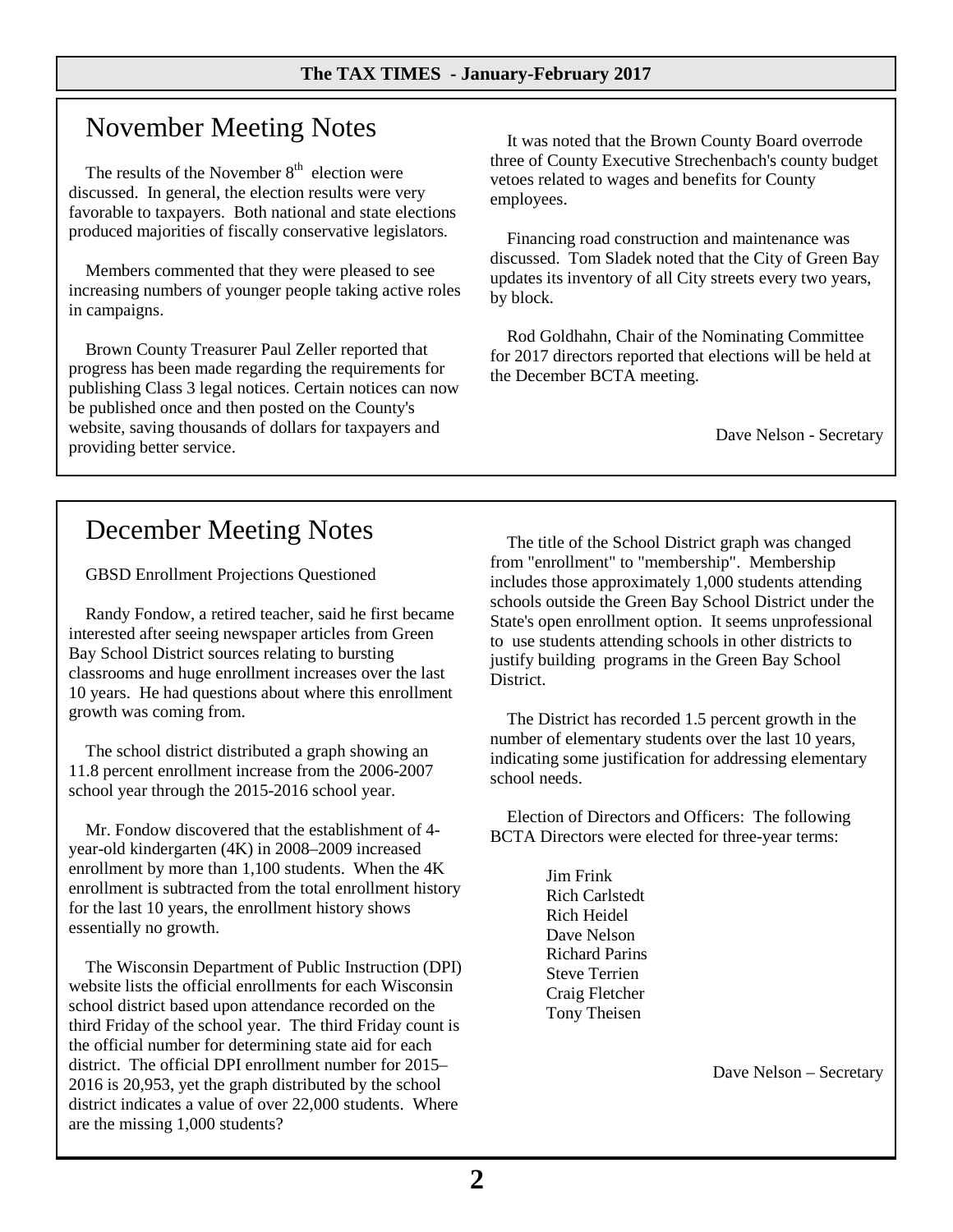#### **Things That Make Us Wonder.**

 The 2016 Presidential Election itself is now history, but the aftershocks are still being dealt with and likely will continue for some time. When the U.S. Constitution was drafted, Article II provided for the Electoral College, based on the two Senators and Number of Representatives from each to vote for a President. This has been based on the popular vote by the citizens of each state represented, While perhaps not a perfect system, and that there only 13 states when it was initiated, it seems to have served quite well.

 The candidates in the last race understood this, and their efforts seemed directed and reported in the media more towards electoral votes rather than the overall number of popular votes which could be won.<br>\*  $*$ 

\* \* \* \* \*

 Oddly, it seems it was largely the number of votes cast for candidate Clinton in some of the larger Democrat controlled cities like New York, Chicago, and Los Angeles which gave her the popular vote majority. Of the 3,141 counties in the 50 states, it was reported that Trump received the most votes in 3,084 of them while Clinton won in only 57. In fact, if the popular vote in just the two most liberal states, New York and California, were to be reversed, Trump would have won by over 3,600,000 popular votes nationally. Draw your own conclusions. \* \* \* \* \*

 People calling for change because the popular and electoral

votes differed this last election should note that if the Electoral Votes in the country were counted by party across the board, there are considerably more Republicans than Democrats in the Congress and Senate at this time, and the vote would likely be based on party lines corresponding to the states Washington representation.

 In other words, as far the last Presidential election went, "No Change."

 While the losers have been making every excuse imaginable, including blaming their pollsters and the media for misleading them, and the difficulties involved with picture ID's they seemed to forgot the people who voted were left to sort out and make their own decisions based on the evidence presented them, including character, ability, and where they felt the country is headed.

 Unfortunately It seems that in many of the races during past elections from the Presidency down were based on fear and distortion of information which perhaps gave us all a poor opinion of the integrity and capabilities of just about all politicians in general. One common theme we noted was criticizing an opponents record of high taxes, but offering no solutions to paying for all of the services and improvements being offered.

\* \* \* \* \*

 Someone once quipped that *"All people are born alike except Democrats and Republicans."*  This statement has probably never been more true than during the recent contentious Presidential election campaign. Although both

parties have their visions of what is best for the country, at times there are differences calling for compromise which is often a good thing as it gives two sides to work things out.

 A complete change of administration which we will be seeing calls for absolute cooperation between the parties involved. Unfortunately adversaries, especially those with a political grudge can hinder rather than cooperate by compromise. Politicians from both sides can and do make things work and cooperate, but they can and do just as easily make things "not work "

 Politicians from both sides have good ideas that can be negotiated and compromised for the common good without the *"My way or the highway,*" mentality.<br>\* \* \* \* \* \* \* \* \* \* \*

 The planet Earth is just a little speck somewhere in the Milky Way Galaxy, and there are a lot of things to be learned from our neighboring planets.

 Now scientists with the use of space telescopes estimate there are as many as 200 BILLION other galaxies floating around in space. Considering it sometimes may take a few million light years just for the image to get here makes us wonder if we're really alone. \* \* \* \* \*

 Despite increased costs for just about every thing, it sounds as though our property tax bills again will be reasonable, and we thank and congratulate our elected officials for their concern.

\* \* \* \* \*

*(Continued on page 4)*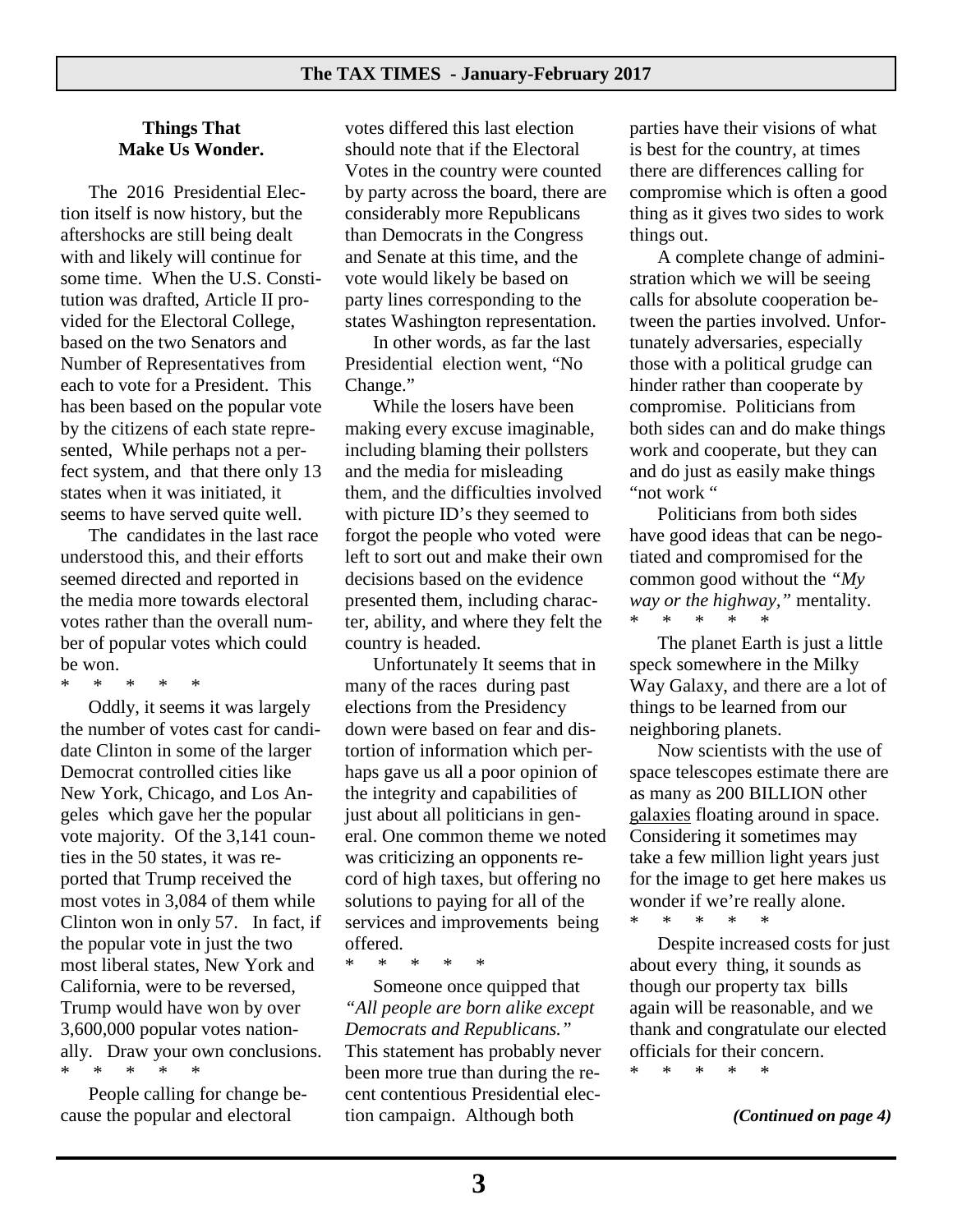#### *(Continued from page 3)*

 ObamaCare has been sitting in the bull's-eye of the Trump administration, and promises to be one of his first challenges. No one will deny the need for affordable health care for all but there are too many flaws hidden in this plan to be acceptable. or affordable.

 Recall that it was passed into law with very little bi-partisan input or discussion. It started with about 1,000 pages and has grown to 10,535 pages with 11.585,000 words with additions and clarifications that no one can understand anyway. It establishes numerous taxes and penalties on business and individuals. creating a number of Federal bureaucracies for enforcement purposes.

 Either by design or neglect it appears very little is included to control the cost of services provided and it seems these costs have risen dramatically as a result. Why should providers try to keep their prices down when they know insurance or the government will pay whatever they charge or include on their bill?

 On the other hand, is there any mechanism for protecting medical providers from frivolous lawsuits which add to the cost of care to everyone. There are still millions of citizens without medical insurance despite the law. It has caused more problems than it's solved and should well be replaced or rewritten.

 The problems created by this monster could be addressed and resolved by a non-partisan committee of medical professionals, insurance executives, business em-

ployers, social workers and economists to help figure how to pay for it without bankrupting the country. Unfortunately, most of these people seem to have been left out of the discussions last time. Leave the politicians and profiteers out this time.

\* \* \* \* \*

 It is always considered an honor when candidates for national office stop in Green Bay on their barnstorming trips around the country. Only problem is they usually occur without much advance notice, cause traffic problems with their motorcades, and require a lot of extra law enforcement overtime for security purposes.

 Sponsors of these events don't always agree these expenses are their responsibility, if they can leave local taxpayers paying the bill for their "free" publicity. \* \* \* \* \*

 If just anyone can file a petition requesting the Mayor of a city be removed from office on the basis of accepting excess campaign contributions, it makes us wonder who keeps track of the donors and contributions to the Presidential and Congressional campaigns.

 Millions and millions have been raised and spent, much of it from undisclosed or disguised donors; including foreign sources. We are sure the cost of the 2016 elections will bring the usual calls for public financing from some of the losers but our taxes pay for enough foolishness already. \* \* \* \* \*

 What started out as simple repairs to the Coburn Park Swimming Pool soon grew to proposals costing as much as \$7 Million to replace it with an Olympic size lake.

 The water-park type pools at Baird and Fisk Parks are well patronized during the summer and serve the purpose intended for the benefit of the city. Nonetheless they still require maintenance and supervision, and are usable only three months of the year. Perhaps the question should be does the city want to pay for an Olympic training pool or just a family/youth oriented facility, or would the two be compatible at an even greater cost? *(On Dec.20, the Green Bay City Council approved \$11.2 million in bonding, pool construction, related costs, and interest costs for a new Colburn Park pool.) (On Dec. 28, Mayor Schmitt vetoed the Colburn Park pool.)*

\* \* \* \* \*

 United Airlines has announced they are considering to charge passengers for the use of the overhead compartments on their flights. So far use of the restrooms and toilet paper is still free,

\* \* \* \* \*

 Like it or not, referendums in various states, one at a time, have us all trending towards the legalization of marijuana for "recreational:" use. proponents can come up with all sorts of arguments in favor except admitting they are probably already hooked on the stuff'. but we realize there are arguments for and against.

 The worst argument in favor is that states would profit immensely through taxes, which seems the same as promoting liq-

*(Continued on page 5)*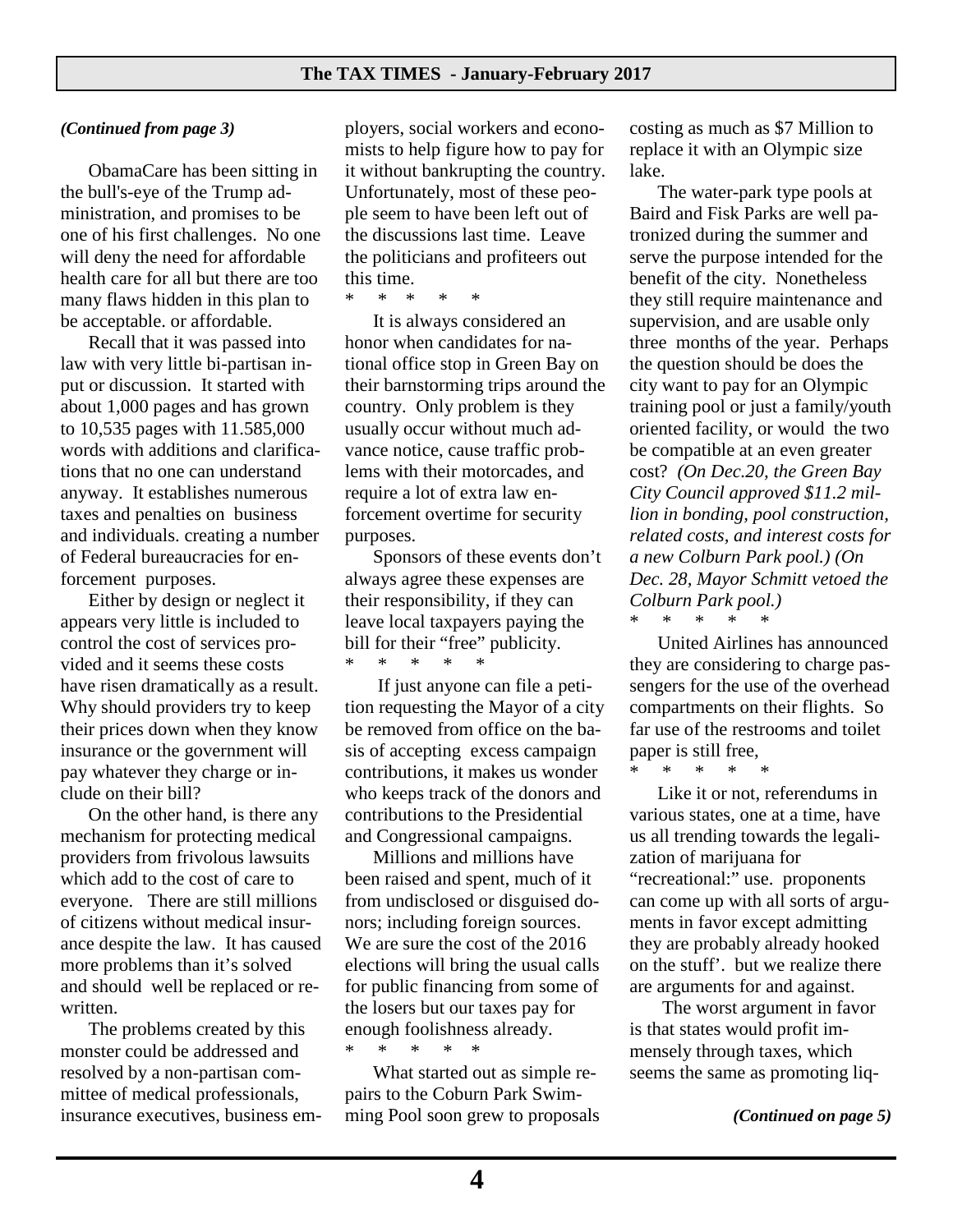#### *(Continued from page 4)*

uor and tobacco taxes for the revenue and then complaining about the costs created by fighting all of the expenses caused by their abuses. Medical use could be addressed and regulated on its own merits.

 Several states, including Washington D.C. approved legalizing or modifying marijuana sales in the last election. It was about 95% for in the D.C., about the same percentage that voted for Hillary.

 In Wisconsin, it is reported the number of drug related traffic arrests is rising. The DOT reports about a quarter of drivers pulled over for impaired driving are on drugs, with 150 drug related traffic deaths so far in 2016.

 Problem is the same politicians pushing to liberalizing marijuana laws to make this what they consider a better place to live are likely the same ones who want to take our guns away because they are "dangerous."

\* \* \* \* \*

 The disclosure that there was an overpayment of the .5% Packer Tax reminds us of children visiting Santa Claus with their wish lists. It turns out there are a lot of good uses for the windfall, some of them applying to city budget items and some for additional spending by various groups. The final allocation is yet to be made. \* \* \* \* \*

 President-elect Trump is submitting himself to a crash course of being leader of the free world, and hopefully is selecting cabinet members and advisers who can help. So far his picks seem to be compatible with him and have outstanding records of accomplishment on their resumes. While running the country peacefully and orderly has been the announced goal of all of our past Presidents, his vision and agenda appear to be considerably the opposite from President Obama's. However, it may take some time to *"drain the swamp"* as he promised but we should give him a reasonable chance.

\* \* \* \* \*

 *"Fake news"* coming from Russia and other sources and spread through the internet are the latest excuses for Trump's election as President. It was a highly contested, contentious, campaign and a lot of events and factors figured into the outcome.

 It seems that neither candidate was overly popular even within their own party. This election was mostly to maintain power and control of government decisions. A majority of people were not happy with how things were going and simply didn't want four more years of the same which is exactly what Hillary promised. Better to

Articles and views appearing in the "TAX TIMES" do not necessarily represent the official position of the Brown County Taxpayers Association. We want to encourage discussion and input on current issues of taxpayer interest and invite your comments or articles suitable for future "TAX TIMEES." Please send them to the BCTA, P.O. Box 684, Green Bay, WI 54305-0684 or email BCTaxTimes@gmail.com

take a chance with Trump and see if he can *"Drain the Swamp,"*  \* \* \* \* \*

 The term *"Fake News",* could probably apply to more than bogus news stories planted clandestinely with the intent to deceive people or alter their opinions.

 For example, during the recent election cycle we were all bombarded with commercials sponsored by candidates from both parties making outlandish claims presented as fact about their opponents views, voting records, and what would happen if he/she were elected.

 We were subjected to daily polls purported to represent popular opinion and let us know if we were out of line. It turns out that many times the polls were not entirely accurate either.

 While the medias mission is to inform and report the facts, often they obviously seem to have their own partisan agenda. While we are fortunate to have freedom of the press, our media also has the freedom to omit, edit, or place articles at their discretion, and in effect, favor one party or candidate over another with free publicity.

 While these items may not qualify as *"fake news"* planted from unknown sources, they can have the same intent and results and are accepted as politics as usual.

\* \* \* \* \*

 Whether the requirement of a photo ID had any effects in the recent elections made any difference in the outcomes is a matter of speculation, and the recount in

*(Continued on page 6)*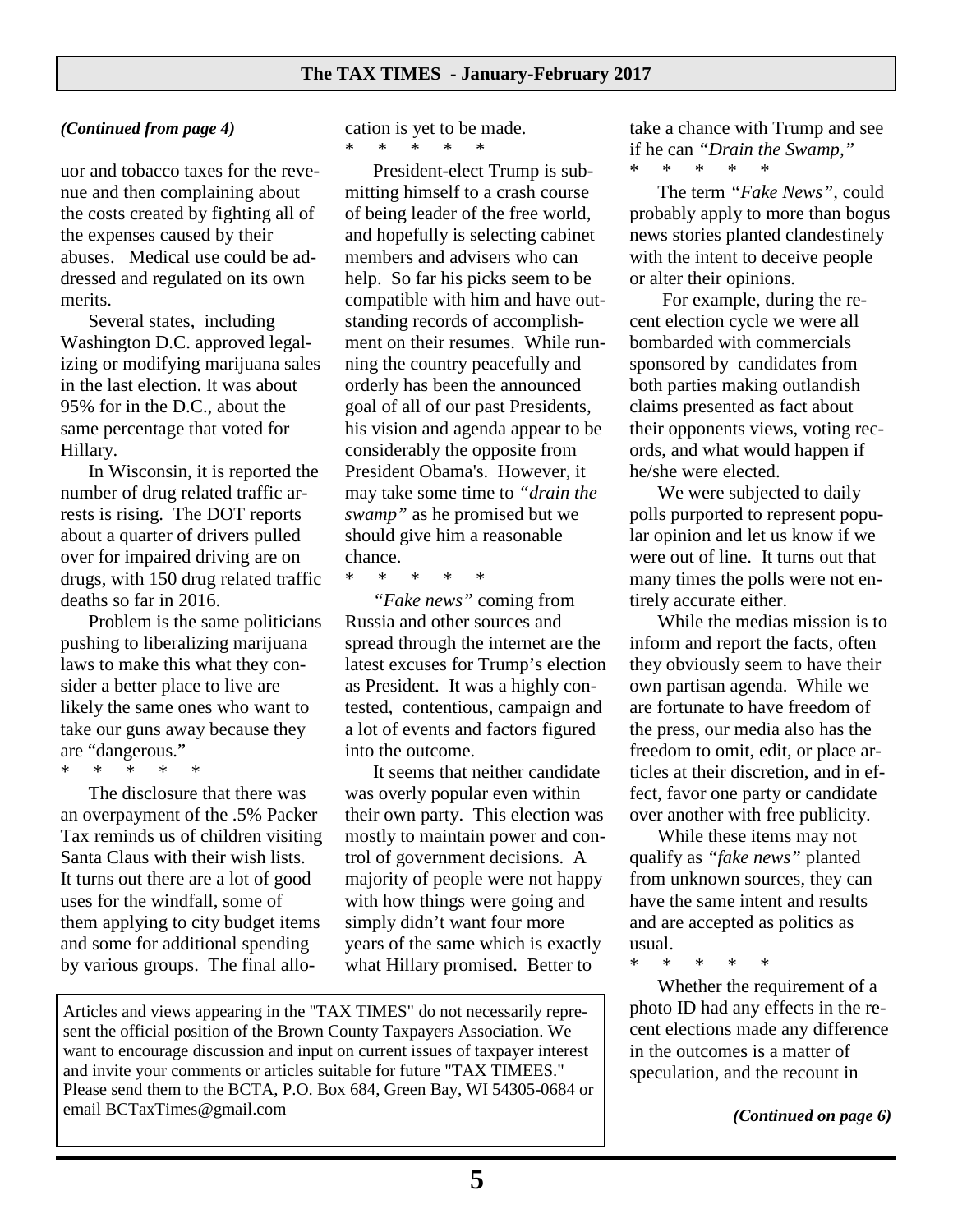#### *(Continued from page 5)*

Wisconsin indicated everything in order. A lot of the fuss seemed to come from college towns and we wonder if any students would try to vote there and in their hometowns.

\* \* \* \* \*

 If you like elections, and didn't hear enough campaigning leading up to November 8, cheer up. A number of local and state races are scheduled for next spring, with primaries on Feb. 21, and elections on April 4. \* \* \* \* \*

 We all appreciate the quality and dedication of the Green Bay Fire and Police Departments, and realize the need to provide them with the best of facilities and equipment.

 While estimates in excess of \$40 Million have been made for a new joint facility for the two departments, this sounds like a lot even by today's standards, but probably not when the city council approves spending \$11.2 Million for a swimming pool. We realize this is still in the planning stage

## **Meeting Location Change**

The BCTA has moved our monthly meetings to **Doug's Take 5 Grill** at the Four Seasons Tennis Club, 3600 Riverside Dr., South end of Allouez. Our new location has no stairs or steps, convenient parking, and a room to better accommodate speakers and conversation. There is a basic menu available, with a sandwich, cup of soup, and beverage for \$9 including tax and tip.

along with additions to the jail, new schools, library and museum upgrades, a baseball stadium, street repairs and more.

 We assume our elected officials are aware of all this and are keeping taxpayers in mind. While hired consultants working on commission keep designing fancy and costly projects, do they factor in possible taxpayer disapproval or even the ability to pay for everything?

\* \* \* \* \*

 Meanwhile, the State of Wisconsin has been warning the need for massive funding for highway building and repair is getting crucial, and the answer of course is to give them more money. Suggestions are the usual, a wheel tax, increase the gas tax and/or license fee. Our gasoline taxes are already higher than many states.

 Watching the I-41 project proceed, we wonder if it is still within budget. It will be wonderful when finally finished, but makes us wonder what the final cost will be.

 We realize land acquisition is expensive and of highway jobs placed without competitive bids with huge cost overruns. In other words, could the state do a better job to get more with our money before they ask for more? \* \* \* \* \*

 Wisconsin has a beautiful state park system, and does a good job of preserving some of our natural wonders. Many of us took visiting them as being a resident perk until a few years ago, the DNR has started charging admission fees in addition to camping charges.

 While this was no problem to many people, it was annoying to those who simply wanted to drive through a park on a trip to Door County or elsewhere in the state. The popularity of our parks brings visitors from throughout the Midwest to camp and enjoy our parks which is good.

 While admissions and fees have been rising since their inception, the cost of improving and maintenance has also increased. In addition, as a recent budget move, the entire cost of the park system is now dependent on these fees, which is probably good in the respect that users pay the entire bill for the parks. However, plans now are being discussed to increase all park fees, including \$5 to \$10 more for admission which could keep some people away. \* \* \* \* \*

Many communities in the country, including some in Wisconsin, are having problems providing an adequate supply of safe water for their residents. Dropping ground water tables, sewage and industrial contamination, and natural ingredients harmful to health are all factors.

Thanks to officials who during recent years were aware of the potential problems we could be having, we have an excellent supply of water which should also meet our future needs. It is constantly monitored for safety, and even though Lake Michigan water contains minute traces of various elements, it has been considered completely safe to drink. \* \* \* \* \*

 Illegal immigration is a problem that seems to have no acceptable solution. Some claim building walls is ridiculous, and giving

*(Continued on page 7)*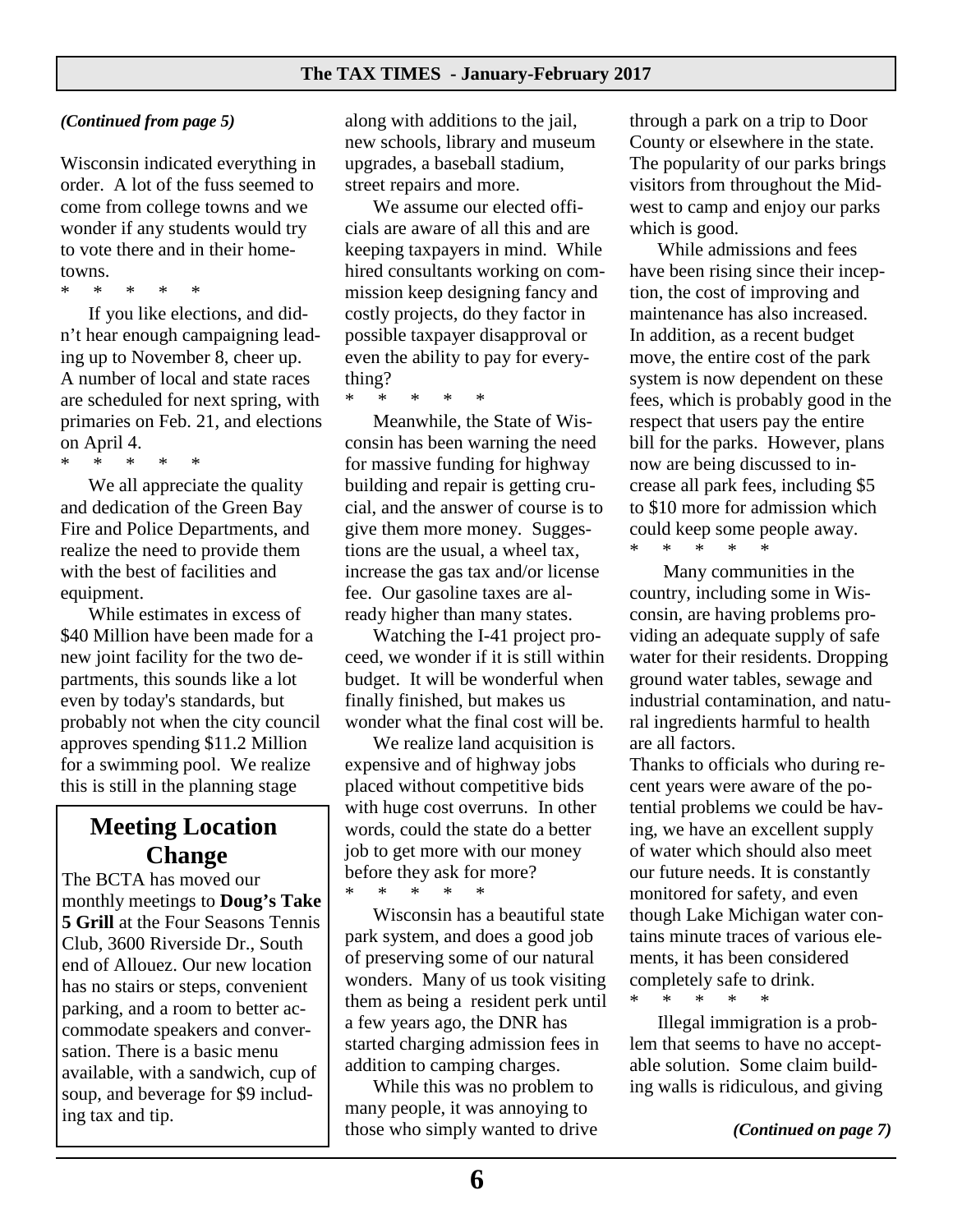#### **The TAX TIMES - January-February 2017**

#### *(Continued from page 6)*

up and offering amnesty every few years is even stupider as it gives away the citizenship privileges we have all earned and paid for. All countries of the world have strict quotas and procedures for citizenship to become a citizen. So do we but nobody seems to pay any attention or care about the many consequences.

 We all pay the price with crime rates, welfare fraud, sabotage, law enforcement, bi-lingual signage and the like. While our government pounds its head against the wall and offers all kinds of excuses, but I would like to point a finger at the Social Security Administration and IRS for starters.

 By nature we are a peaceable and compassionate nation. Social Security numbers are issued at birth, providing for retirement benefits based on your income and reported by your employer or financial institution. This retirement benefit is earned and sacred to workers, but we hear of immigrants, sometimes illegal but offered amnesty receiving benefits. We hear of illegal aliens able to obtain Social Security numbers through clandestine sources and able to receive benefits upon application.

 By law, when a person is hired for a job, the employer is required to examine their Social Security card and match it with a reliable picture identification. Like going to vote. When the employer files their required annual Federal income tax returns, they are first sent to the Social Security Administration, not the IRS. This is

where the employers payroll expenses are verified, and individual accounts are updated by name and SS account number. Deaths, name or other status changes are supposed to be reported to the agency as they occur, and the agency is to contact the employer with any discrepancies.

 If done properly, there is no excuse for an unauthorized card being issued or benefits disbursed. In this computer age it should also be impossible for noncitizens to obtain employment without identification. Just because It's the governments system doesn't mean it's OK to give our retirement money to someone else. \* \* \* \* \*

 There are several ways to compare individual tax burdens from one state to another. Average income varies along with the level and costs of government services, making it difficult to compare one state with another. Each state uses their own combination ,of income sources such as income, sales, property, excise, fees or whatever else works to keep functioning. Percentage of total individual going to state taxes is a way of comparing each state.

 For years Wisconsin languished in the top 10 highest tax per capita states, with most available forms of taxation being utilized to the maximum. Bit by bit, possibly because other states have been raising taxes faster than Wisconsin, it was announced by the Census Bureau that we are now only the 16th highest per capita with 10.6% of income going to state and local taxes.

We certainly wouldn't want to take this disclosure to the Legislature as a signal that it's OK to start raising taxes, as there are still 34 states operating more prudently. Our biggest problem is that just about all of popular taxes used by states such as sales tax, income taxes, property taxes, gaming taxes, excise taxes on tobacco, liquor and gasoline, are already amongst the highest in the nation and we are running out of things to tax.

#### *As usual, lots of things to wonder about.*

*"Things That Make Us Wonder," consists of taxpayer related thoughts that occur to us from daily news events. We use reliable, published information and statistics, Some items are unimportant and probably not worth commenting about while others could easily be expanded to full length feature articles worthy of future study and action to protect our interests as taxpayers. We try to cover a wide variety of subjects in limited space and perhaps put a different spin on items from what you read in the papers or see on TV. We acknowledge that some of the views and comments expressed in this column may be contrary to that of some of our readers. However, one of our purposes is to encourage debate, and we realize there are two sides to every question. Comments or suggestions are welcome for inclusion in future "TAX TIMES."* Jim Frink

"A billion here, a billion there, and pretty soon you're talking about real money." Everett Dirksen